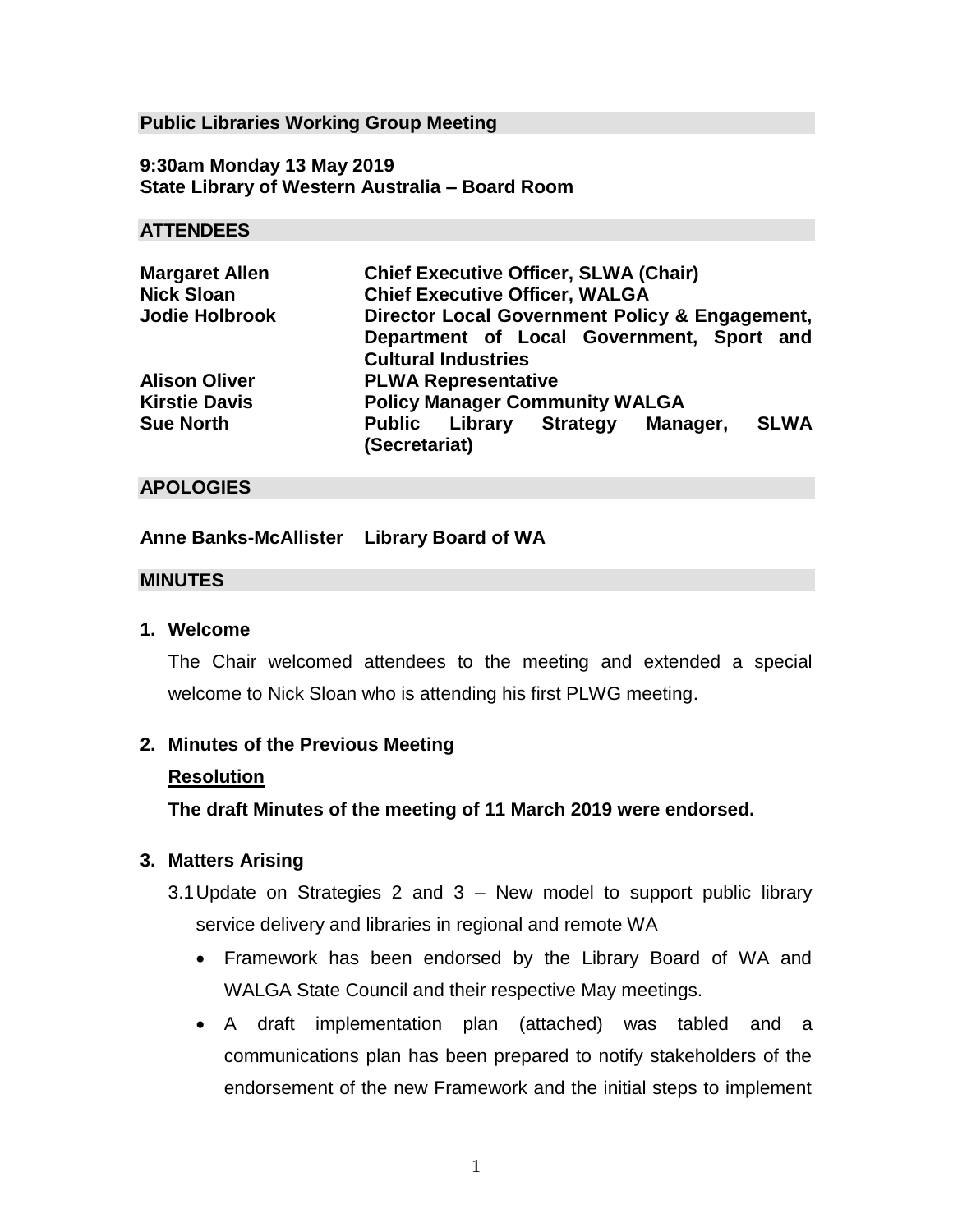the move to the new tiered model and regional support from 1 July 2019.

- Consultation with and identification of issues for local governments with the change in intent of funding from capital to recurrent and proposed transfer of ownership of stock will be progressed by WALGA to enable endorsement by August 2019.
- SLWA will continue to work towards having the request considered at mid-year review.
- The Reference Group already established to develop the Framework will be reconvened to review the allocation model.
- WALGA economist would be a useful inclusion on this group.

# **ACTIONS:**

- **PLWG members to let Public Library Strategy Manager know of and changes required to implementation plan.**
- **SLWA to move forward with implementation.**
- **KD to notify SN of possible inclusion of WALGA economist on Reference Group.**

3.2Update on Strategy 4 – Single Card Access System

- Procurement of a consultant to develop a business case is underway.
- A reference group will be established to contribute to provide information and advice.

## **ACTION:**

- **SLWA to notify PLWG members once consultant is appointed.**
- **SN to progress establishment of reference group.**
- **AO to notify SN of PLWA members for reference group**

## **4. Other Business**

There was no other business.

**5. Key Messages to Stakeholders**